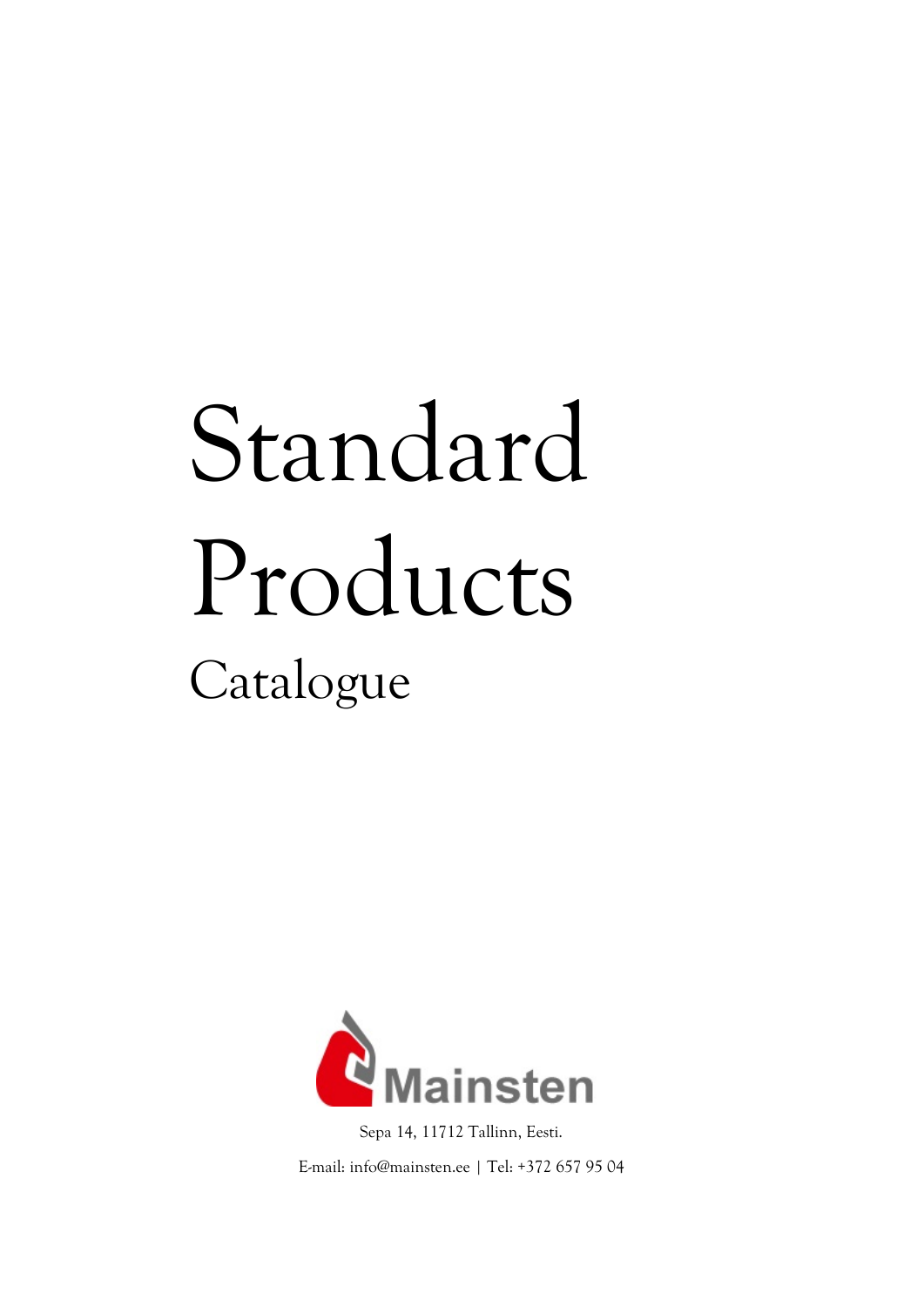#### Sisukord

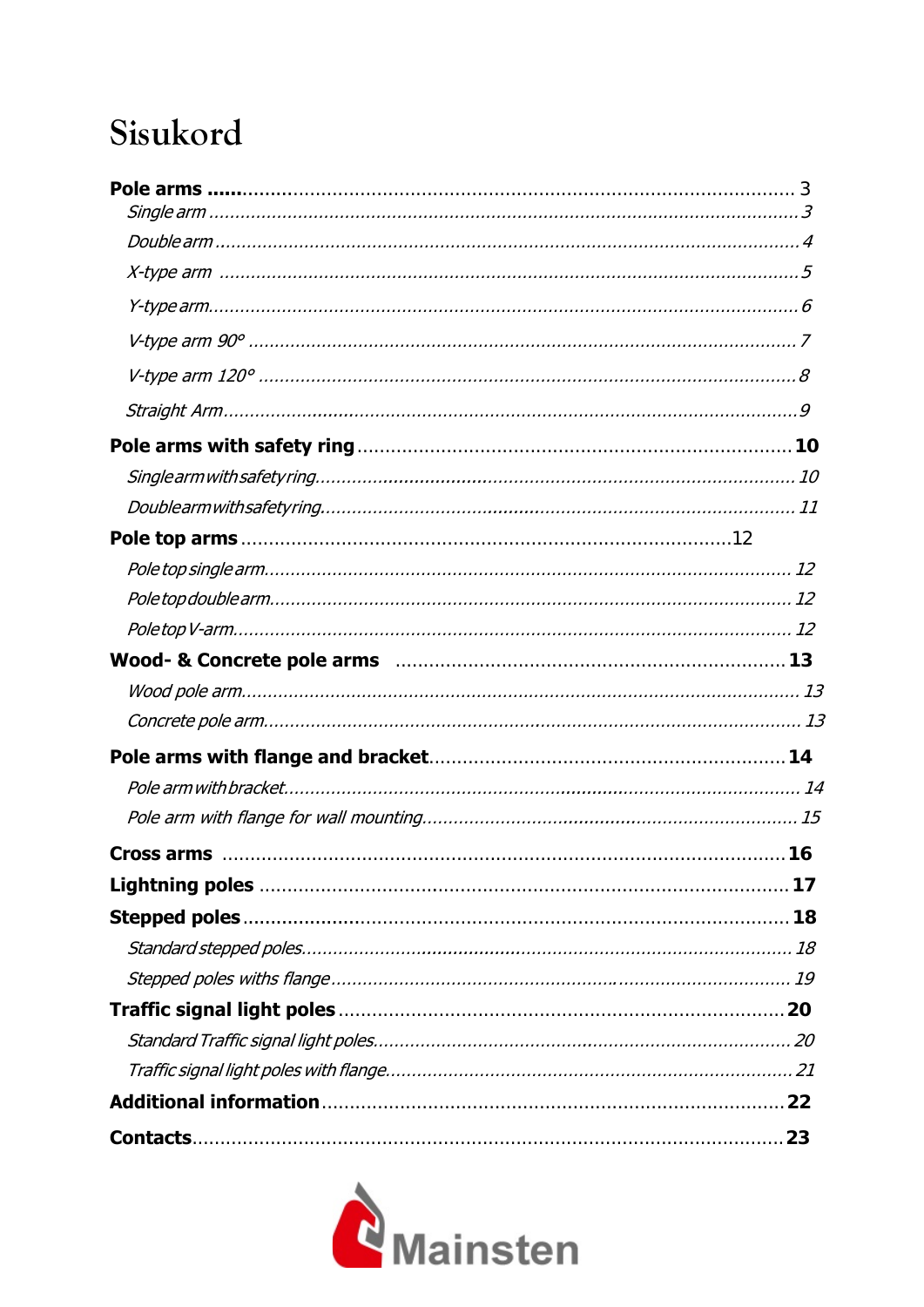# Pole arms *Single arm*

| Single arms |       |       |       |       |            |  |  |  |
|-------------|-------|-------|-------|-------|------------|--|--|--|
| Item nr     | H, mm | L, mm | D, mm | h, mm | weight, kg |  |  |  |
| P6010105    | 1000  | 1000  | 60,3  | 300   | 8,2        |  |  |  |
| P6015105    | 1500  | 1000  | 60,3  | 300   | 10,2       |  |  |  |
| P6015155    | 1500  | 1500  | 60,3  | 300   | 12,1       |  |  |  |
| P6015255    | 1500  | 2500  | 60,3  | 300   | 15,8       |  |  |  |
| P6020105    | 2000  | 1000  | 60,3  | 300   | 12,3       |  |  |  |
| P6020155    | 2000  | 1500  | 60,3  | 300   | 14,1       |  |  |  |
| P6025105    | 2500  | 1000  | 60,3  | 300   | 14,3       |  |  |  |
| P6025155    | 2500  | 1500  | 60,3  | 300   | 16,2       |  |  |  |
| P7610105    | 1000  | 1000  | 76    | 480   | 8,3        |  |  |  |
| P7615105    | 1500  | 1000  | 76    | 480   | 16,3       |  |  |  |
| P7615155    | 1500  | 1500  | 76    | 480   | 17,9       |  |  |  |
| P7615255    | 1500  | 2500  | 76    | 480   | 21         |  |  |  |
| P7620105    | 2000  | 1000  | 76    | 480   | 18,1       |  |  |  |
| P7620155    | 2000  | 1500  | 76    | 480   | 19,4       |  |  |  |
| P7625105    | 2500  | 1000  | 76    | 480   | 19,6       |  |  |  |
| P7625155    | 2500  | 1500  | 76    | 480   | 21,4       |  |  |  |

NB! Ø76,1mm arms come with Ø60,3mm pressed ends





 $\pm$ 

ᅩ

 $5^{\circ}$ 

L

 $\n *D*\n$ 

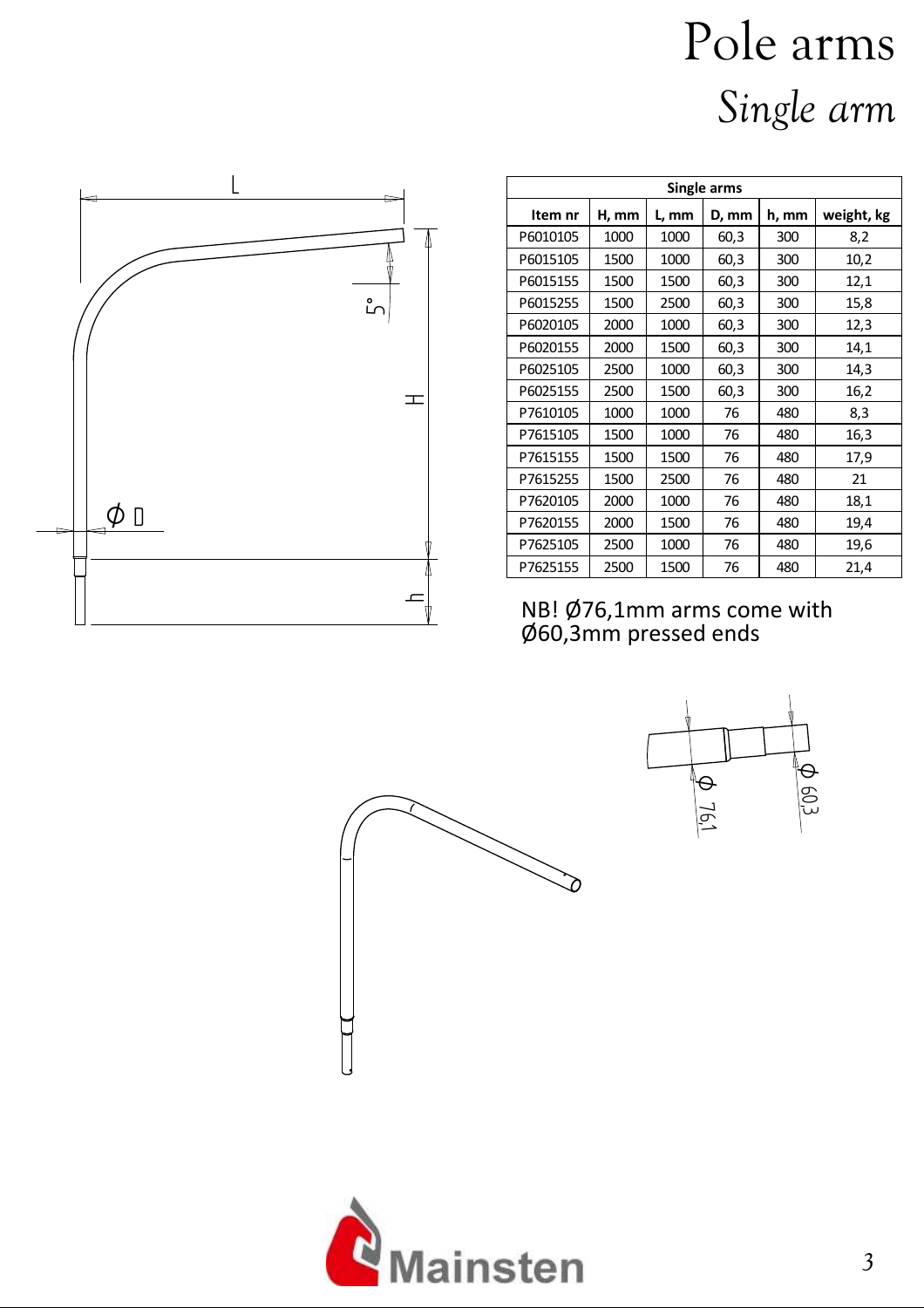### Pole arms *Double arm*









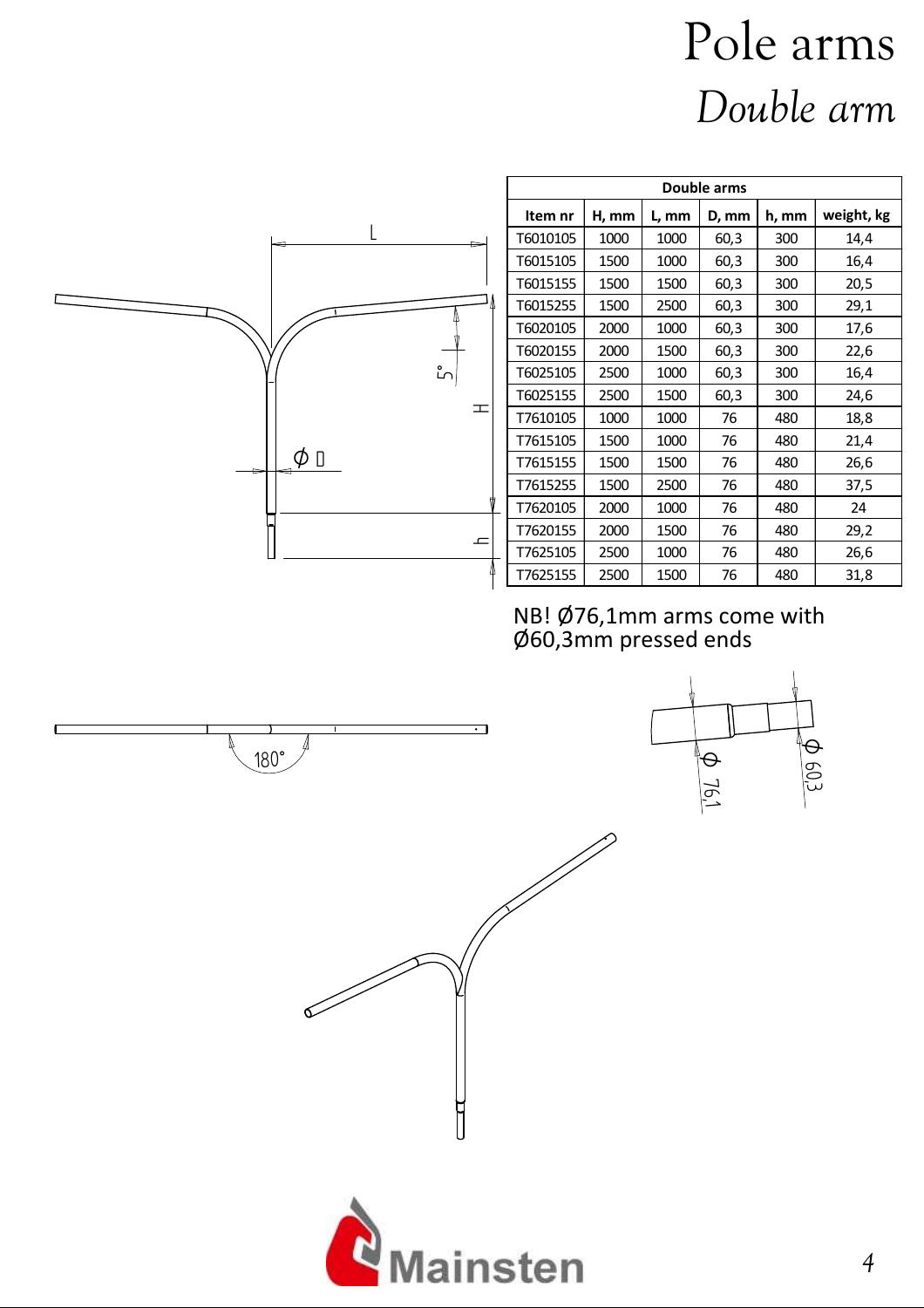# Pole arms *X-type arm*



| X-type arms |       |       |       |       |            |  |  |
|-------------|-------|-------|-------|-------|------------|--|--|
| Item nr     | H, mm | L, mm | D, mm | h, mm | Weight, kg |  |  |
| X601510     | 1500  | 1000  | 60.3  | 300   | 28,8       |  |  |
| X761510     | 1500  | 1000  | 76,1  | 480   | 31,6       |  |  |







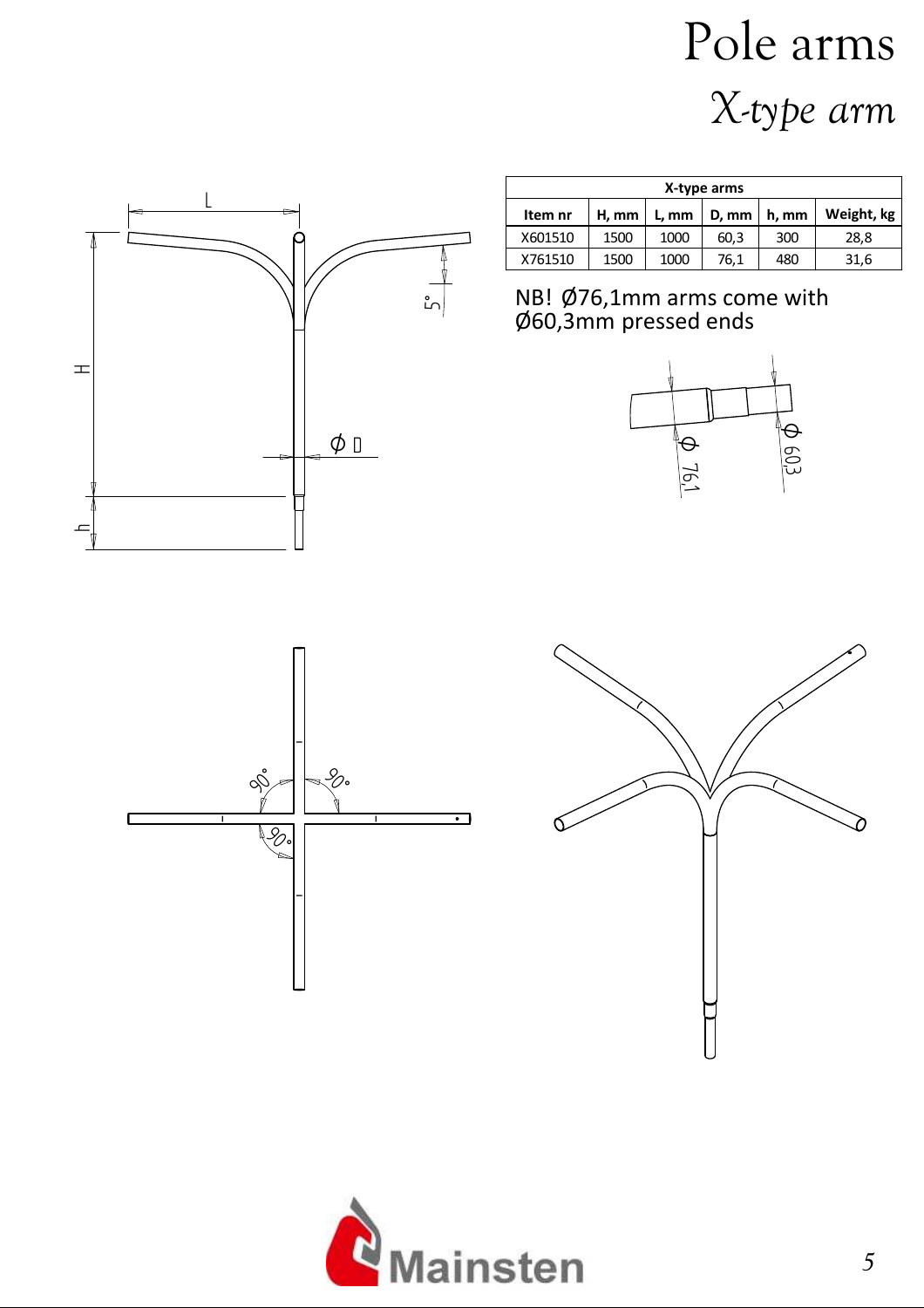# Pole arms *Y-type arm*



| Y-type arms |       |       |       |       |            |  |  |
|-------------|-------|-------|-------|-------|------------|--|--|
| Item nr     | H, mm | L, mm | D, mm | h, mm | Weight, kg |  |  |
| Y601510     | 1500  | 1000  | 60,3  | 300   | 22,6       |  |  |
| Y761510     | 1500  | 1000  | 76,1  | 480   | 26,5       |  |  |





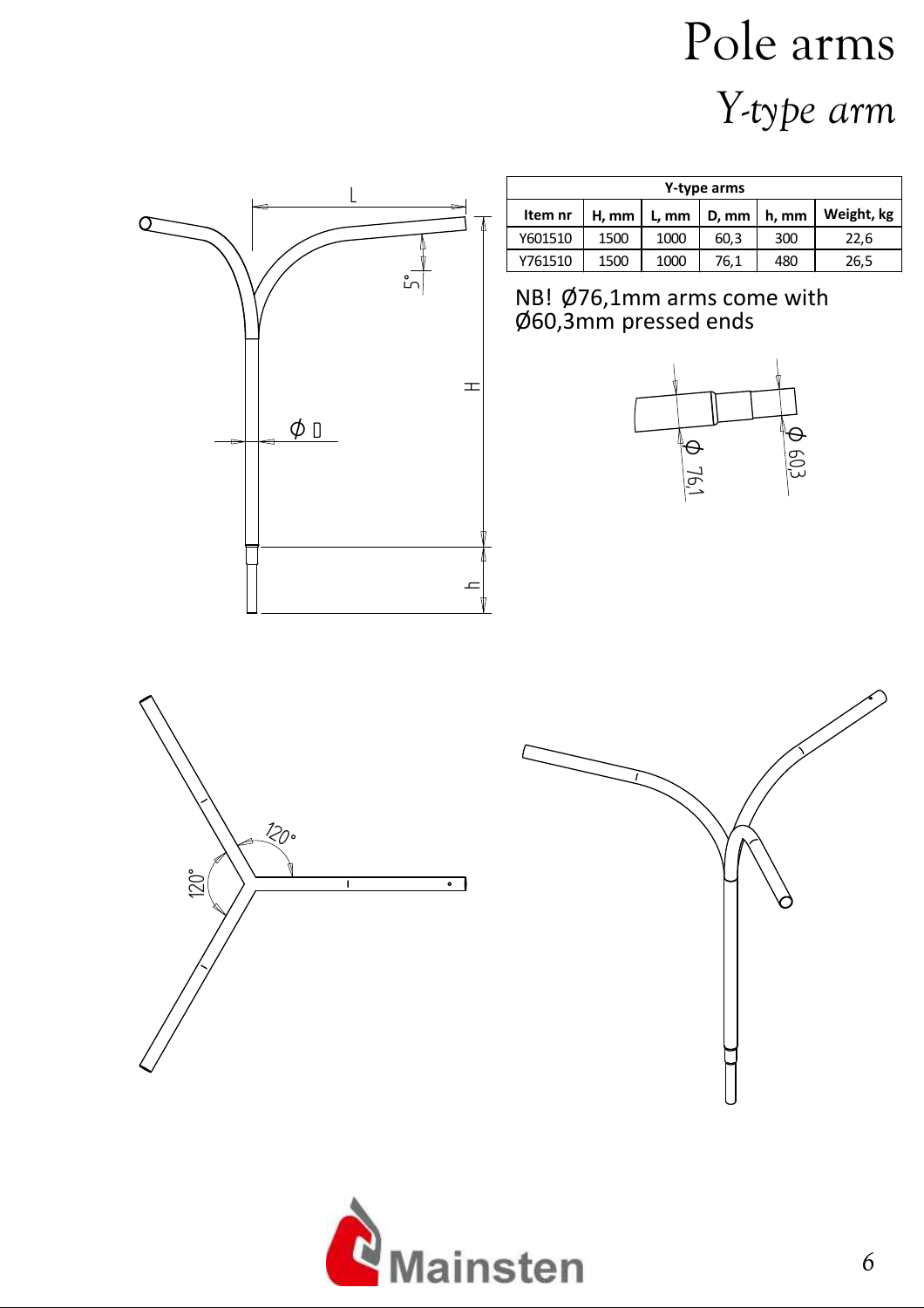#### Pole arms *V-type arm 90°*



| V-type arm 90° |                 |       |      |                     |            |  |
|----------------|-----------------|-------|------|---------------------|------------|--|
| Item nr        | $H.$ mm $\vert$ | L, mm |      | D, mm $\vert$ h, mm | Weight, kg |  |
| V60151090      | 1500            | 1000  | 60.3 | 300                 | 16,4       |  |
| V76151090      | 1500            | 1000  | 76,1 | 480                 | 21,4       |  |







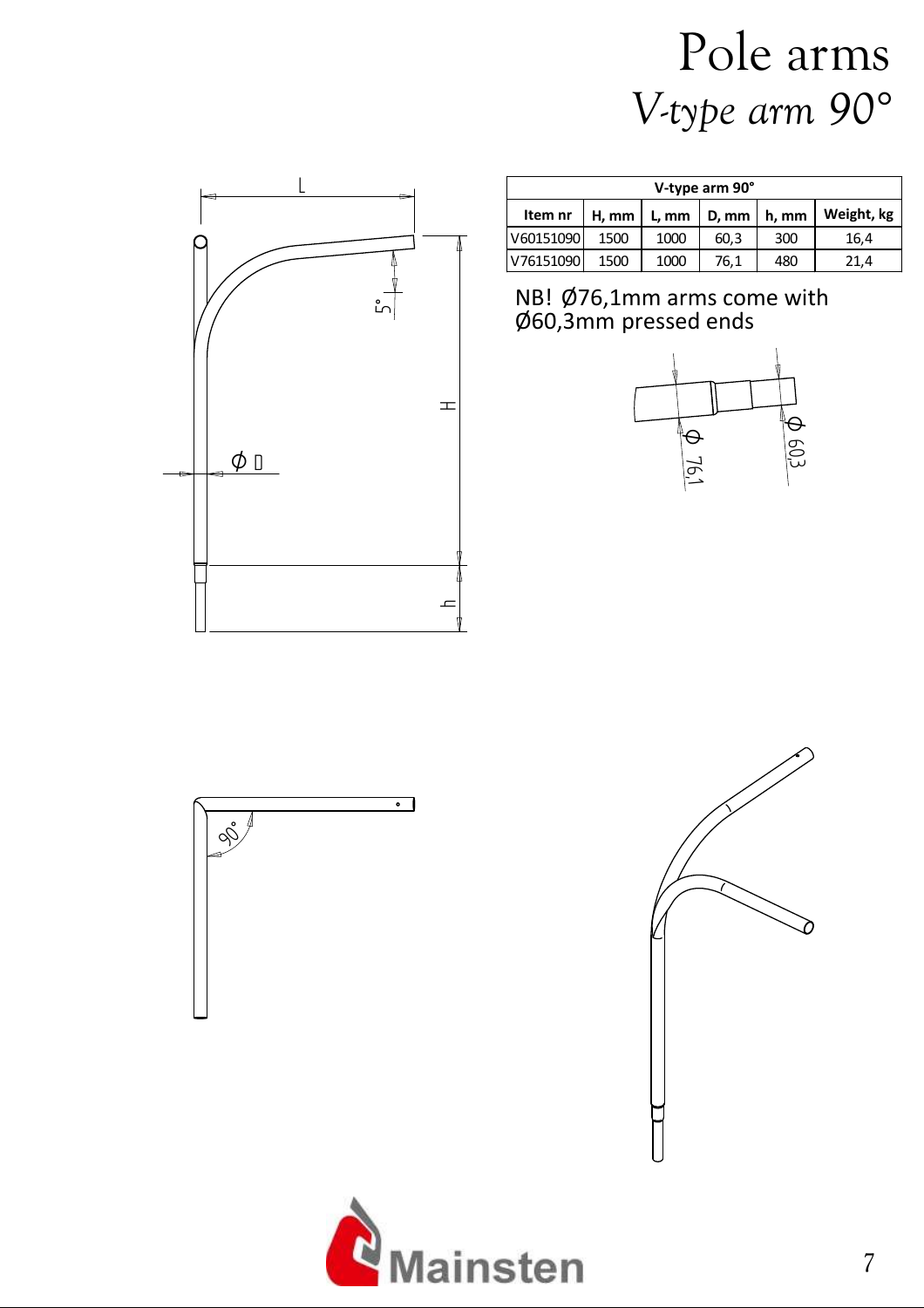#### Pole arms *V-type arm 120°*



120° A

| V-type arm 120° |       |         |       |       |            |  |  |
|-----------------|-------|---------|-------|-------|------------|--|--|
| Item nr         | H, mm | $L.$ mm | D, mm | h. mm | Weight, kg |  |  |
| V601510120      | 1500  | 1000    | 60.3  | 300   | 16,4       |  |  |
| V761510120      | 1500  | 1000    | 76.1  | 480   | 21.4       |  |  |





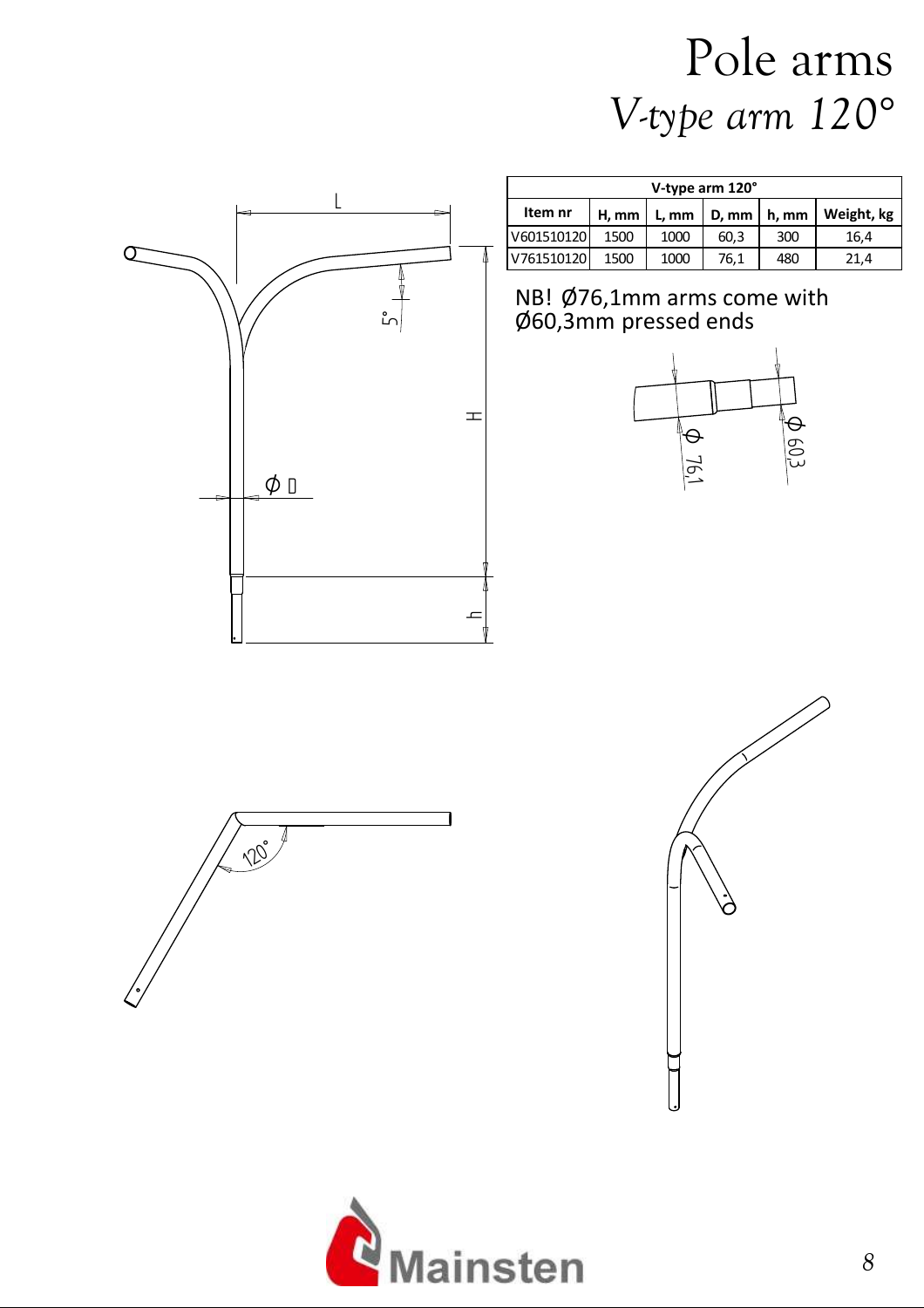# Pole arms *Straight Arm*

| <b>Straight Arms</b> |       |       |       |            |  |  |  |  |
|----------------------|-------|-------|-------|------------|--|--|--|--|
| Item nr              | H, mm | D, mm | h, mm | Weight, kg |  |  |  |  |
| S <sub>1560</sub>    | 1500  | 60,3  | 300   | 7.1        |  |  |  |  |
| S <sub>1576</sub>    | 1500  | 76,1  | 480   | 10         |  |  |  |  |





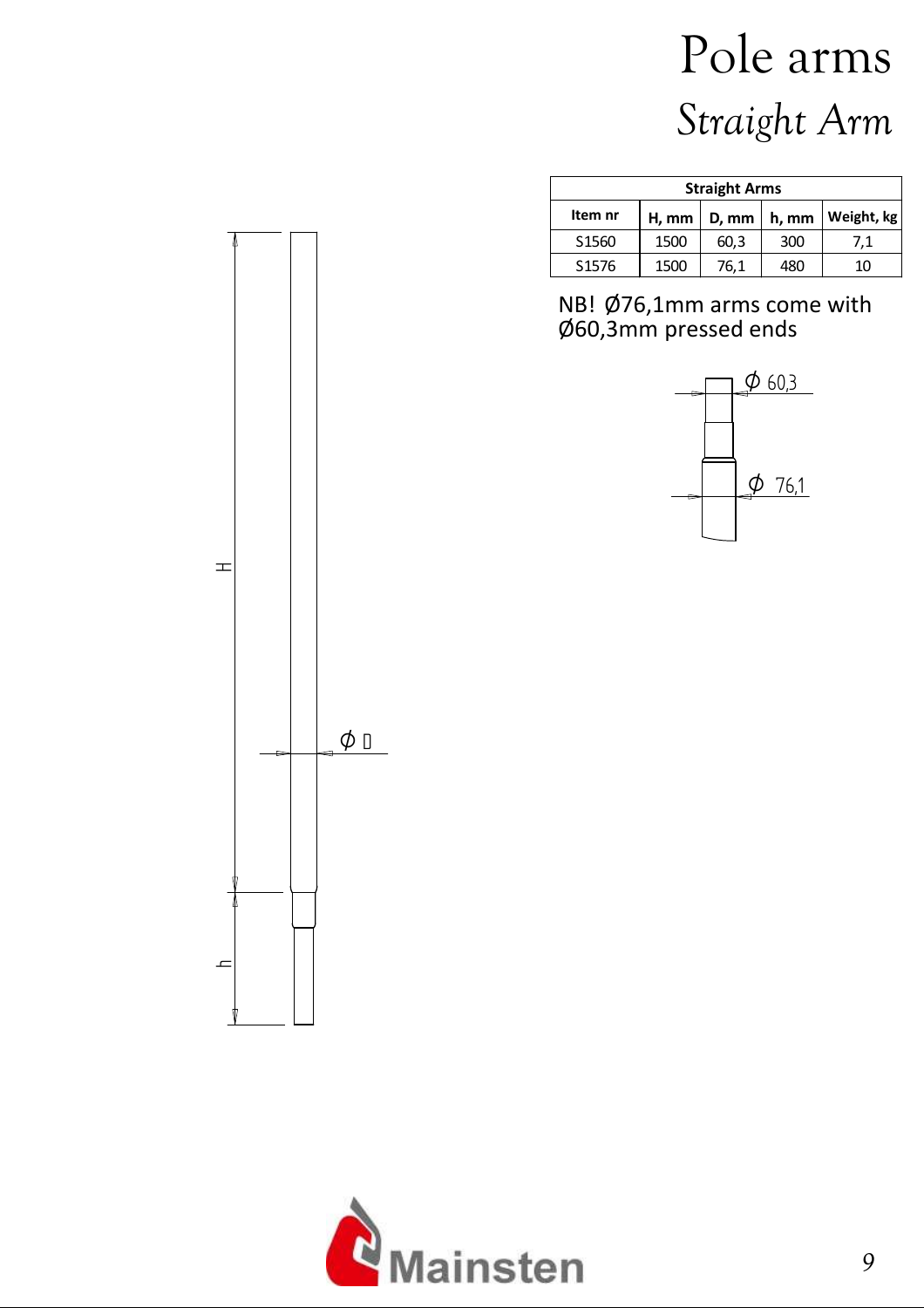#### Pole arms with safety ring *Single arm with safety ring*



| Single arm with safety ring |       |       |       |       |            |  |  |
|-----------------------------|-------|-------|-------|-------|------------|--|--|
| Item nr                     | H, mm | L, mm | D, mm | h, mm | Weight, kg |  |  |
| PO6020105                   | 2000  | 1000  | 60,3  | 380   | 13,1       |  |  |
| PO6020155                   | 2000  | 1500  | 60,3  | 380   | 15,2       |  |  |
| PO6020205                   | 2000  | 2000  | 60,3  | 380   | 17,3       |  |  |
| PO6020255                   | 2000  | 2500  | 60,3  | 380   | 19,4       |  |  |



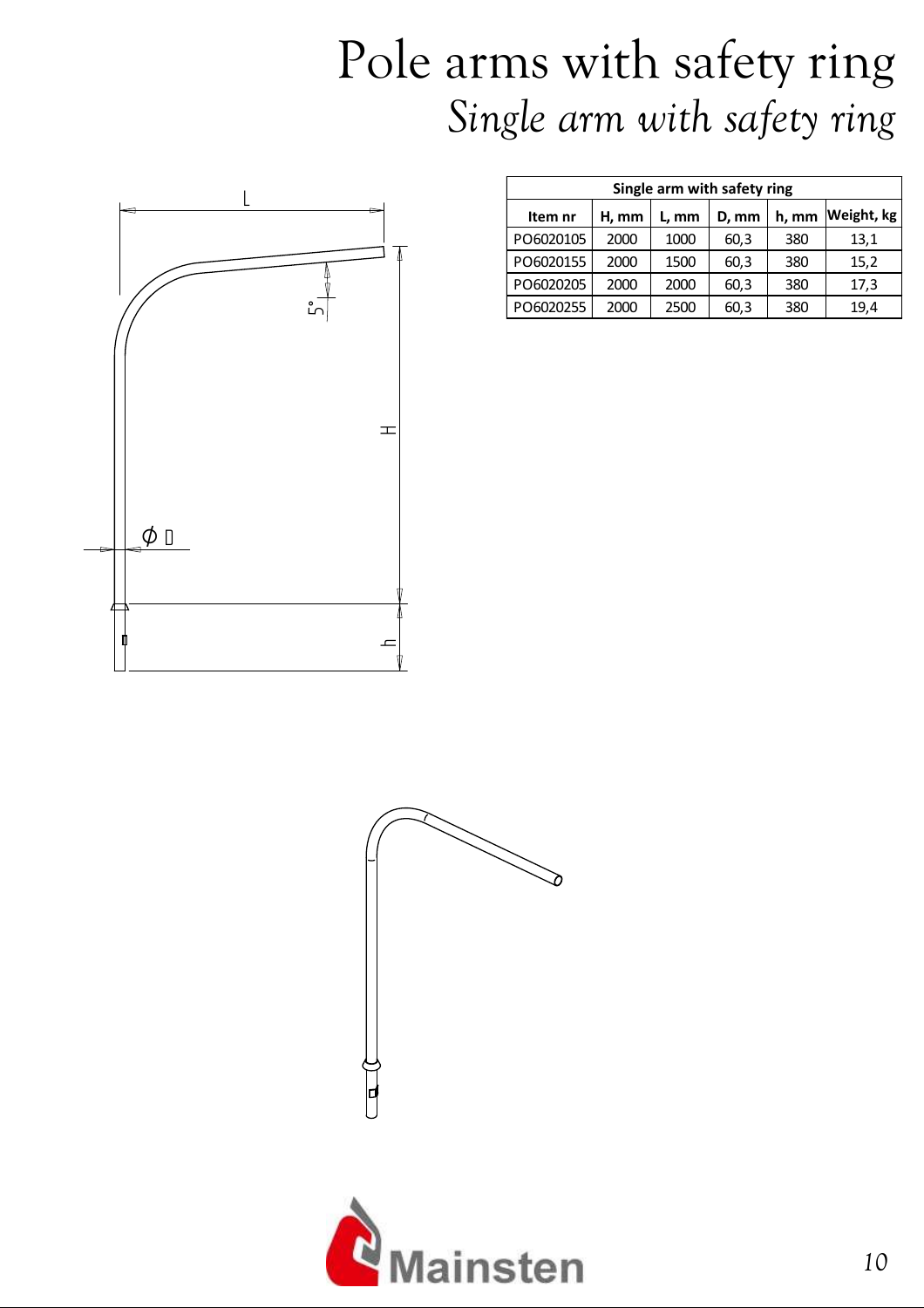#### Pole arms with safety ring *Double arm with safety ring*

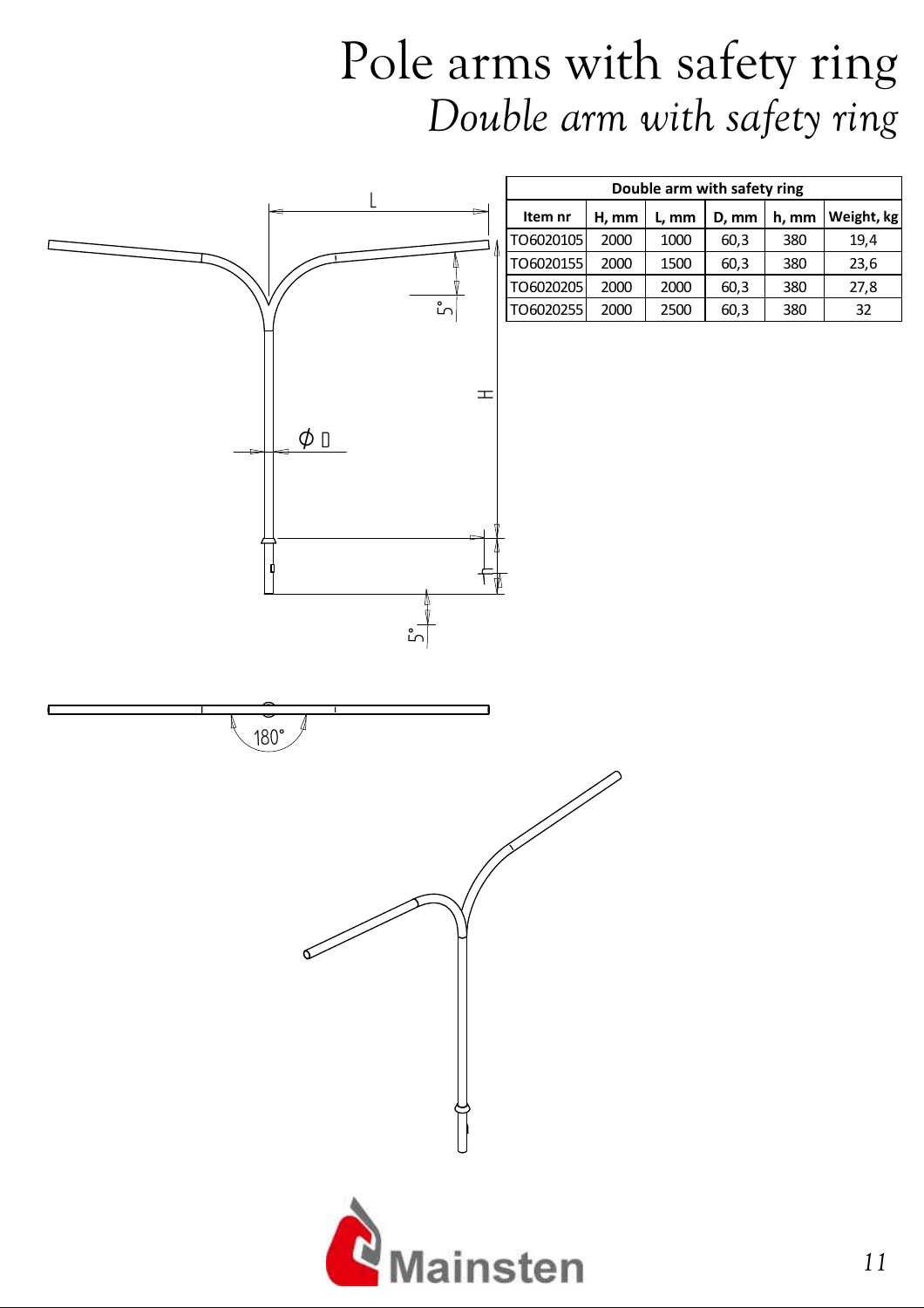# Pole top arms



| Pole top single arm |     |     |    |      |                                              |  |
|---------------------|-----|-----|----|------|----------------------------------------------|--|
| Item nr             |     |     |    |      | H, mm   L, mm   D, mm   d, mm   Weight, $kg$ |  |
| PPO766007           | 250 | 700 | 76 | 60.3 |                                              |  |





| Pole top double arm |       |              |       |            |  |  |
|---------------------|-------|--------------|-------|------------|--|--|
|                     | L, mm |              | d, mm | Weight, kg |  |  |
| TPO766002<br>250    | 200   | 76           | 60.3  | 2.7        |  |  |
| ITPO766003<br>250   | 300   | 76           | 60.3  | 3.6        |  |  |
|                     |       | $H, mm \mid$ |       | D, mm      |  |  |



| Pole top V-arm 120° |     |     |    |      |                                            |  |
|---------------------|-----|-----|----|------|--------------------------------------------|--|
| Item nr             |     |     |    |      | H, mm   L, mm   D, mm   d, mm   Weight, kg |  |
| VPO766004           | 250 | 350 | 76 | 60.3 |                                            |  |





180°

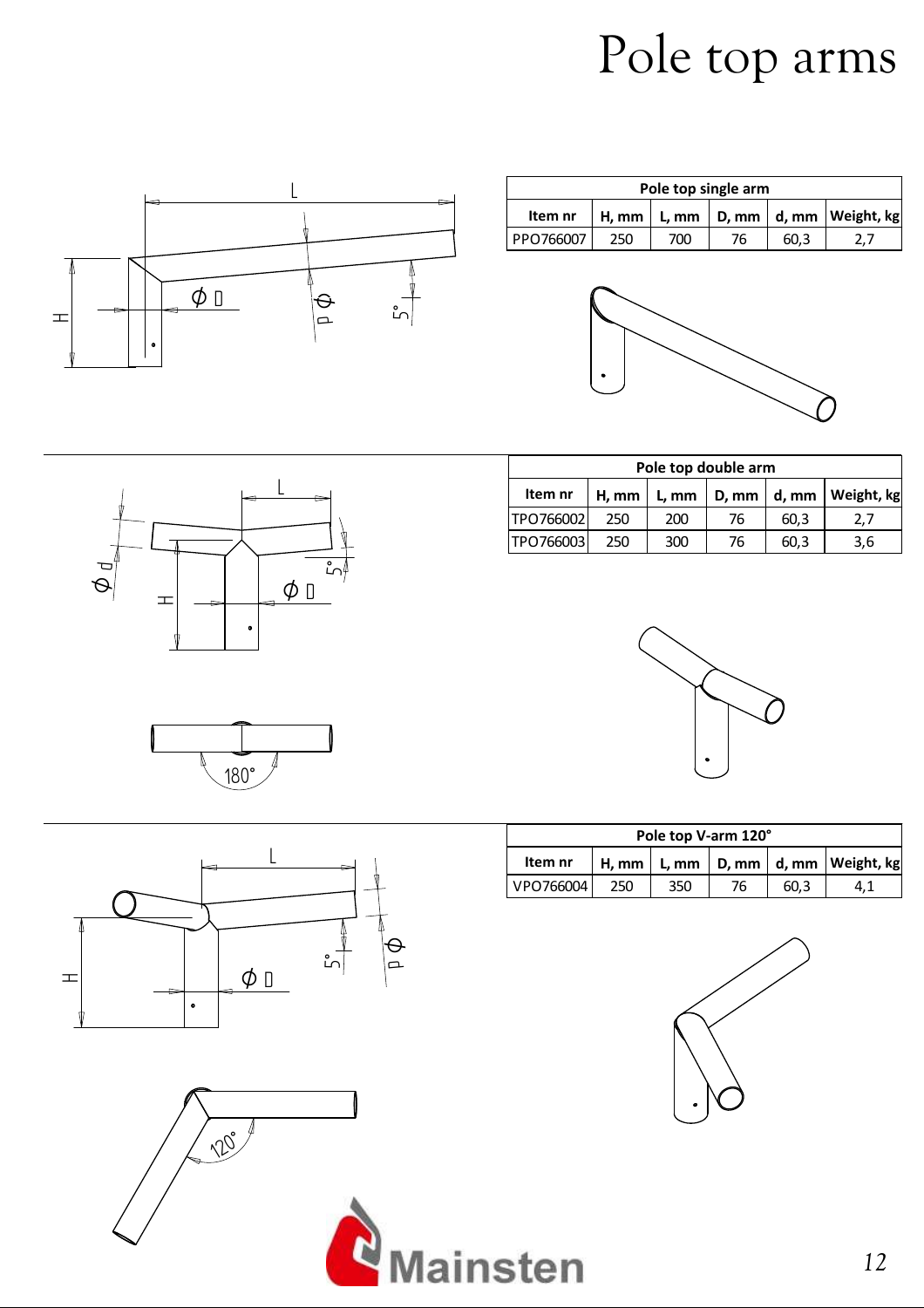# Wood- & Concrete pole arms



| Wood pole arm |       |       |       |            |  |  |  |  |
|---------------|-------|-------|-------|------------|--|--|--|--|
| Item nr       | H, mm | L, mm | D, mm | Weight, kg |  |  |  |  |
| PPK480406     | 400   | 600   | 48.1  | 3.1        |  |  |  |  |
| PPK480410     | 400   | 1000  | 48.1  | 4,3        |  |  |  |  |





186

| Concrete pole arm |     |      |      |                                              |  |
|-------------------|-----|------|------|----------------------------------------------|--|
|                   |     |      |      | Item nr   H, mm   L, mm   D, mm   Weight, kg |  |
| BPK480406         | 400 | 1000 | 48.1 | 4.9                                          |  |



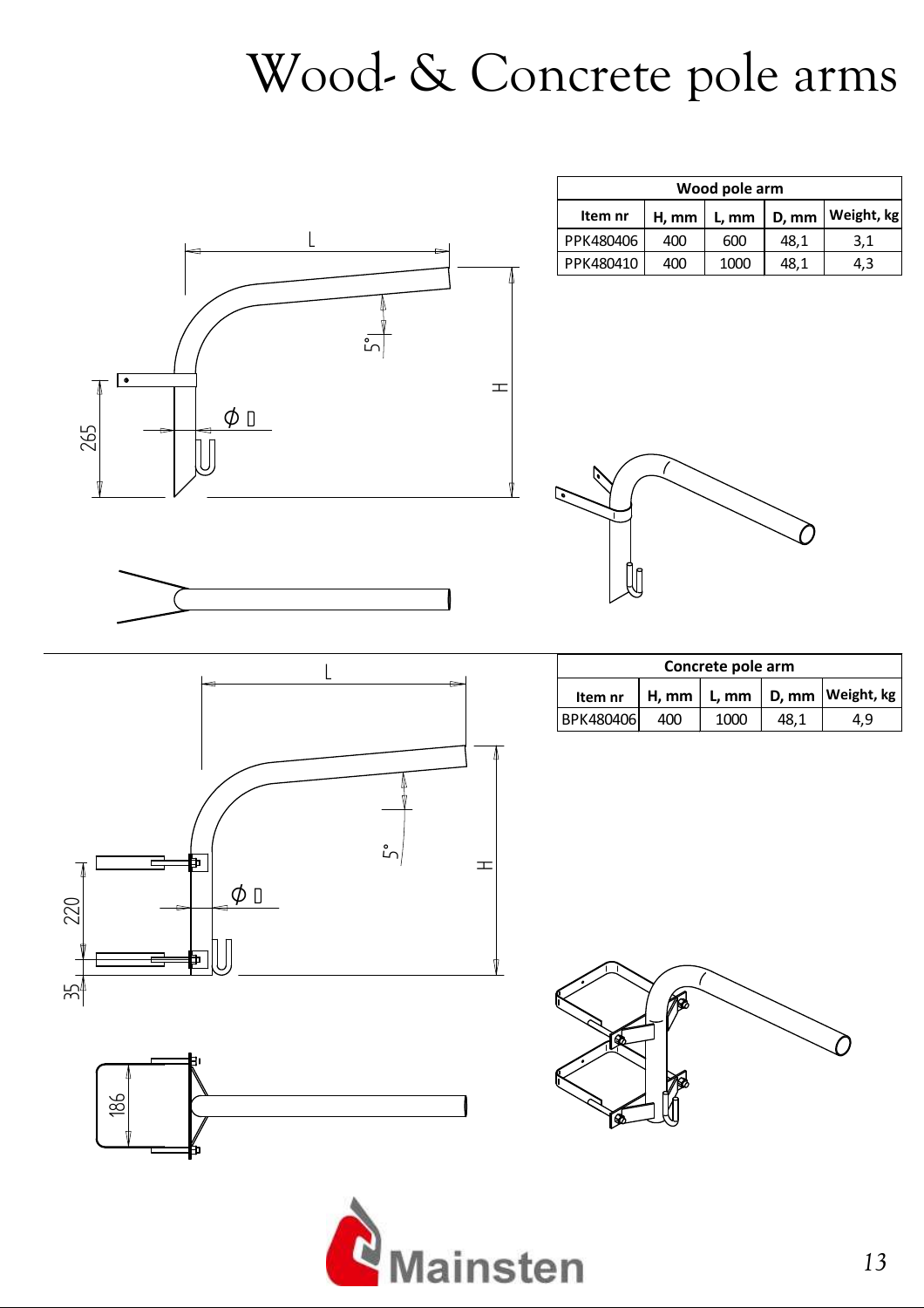### Pole arms with flange *Pole arm with flange for bracket*

| Pole arm with flange for bracket |       |       |            |  |  |  |
|----------------------------------|-------|-------|------------|--|--|--|
| Item nr                          | L, mm | D, mm | Weight, kg |  |  |  |
| VK6005                           | 500   | 60,3  | 2,4        |  |  |  |
| VK6010                           | 1000  | 60,3  | 4.4        |  |  |  |





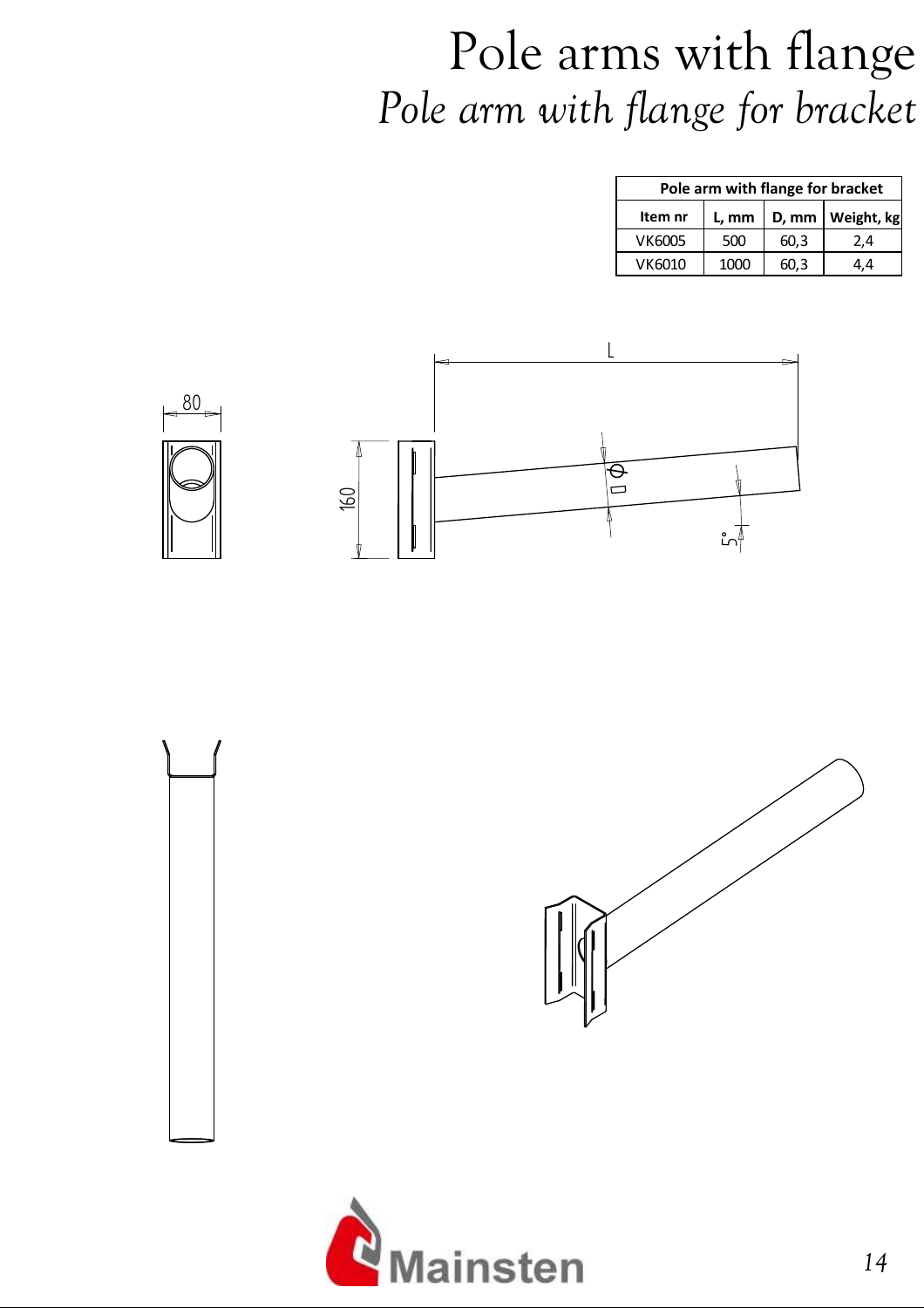# Pole arms with flange *Pole arm with flange for wall mounting*

|         | Pole arm with flange for wall mounting |      |                      |  |  |
|---------|----------------------------------------|------|----------------------|--|--|
| Item nr | L, mm                                  |      | D, mm   Weight, $kg$ |  |  |
| VVS30   | 300                                    | 60.3 |                      |  |  |









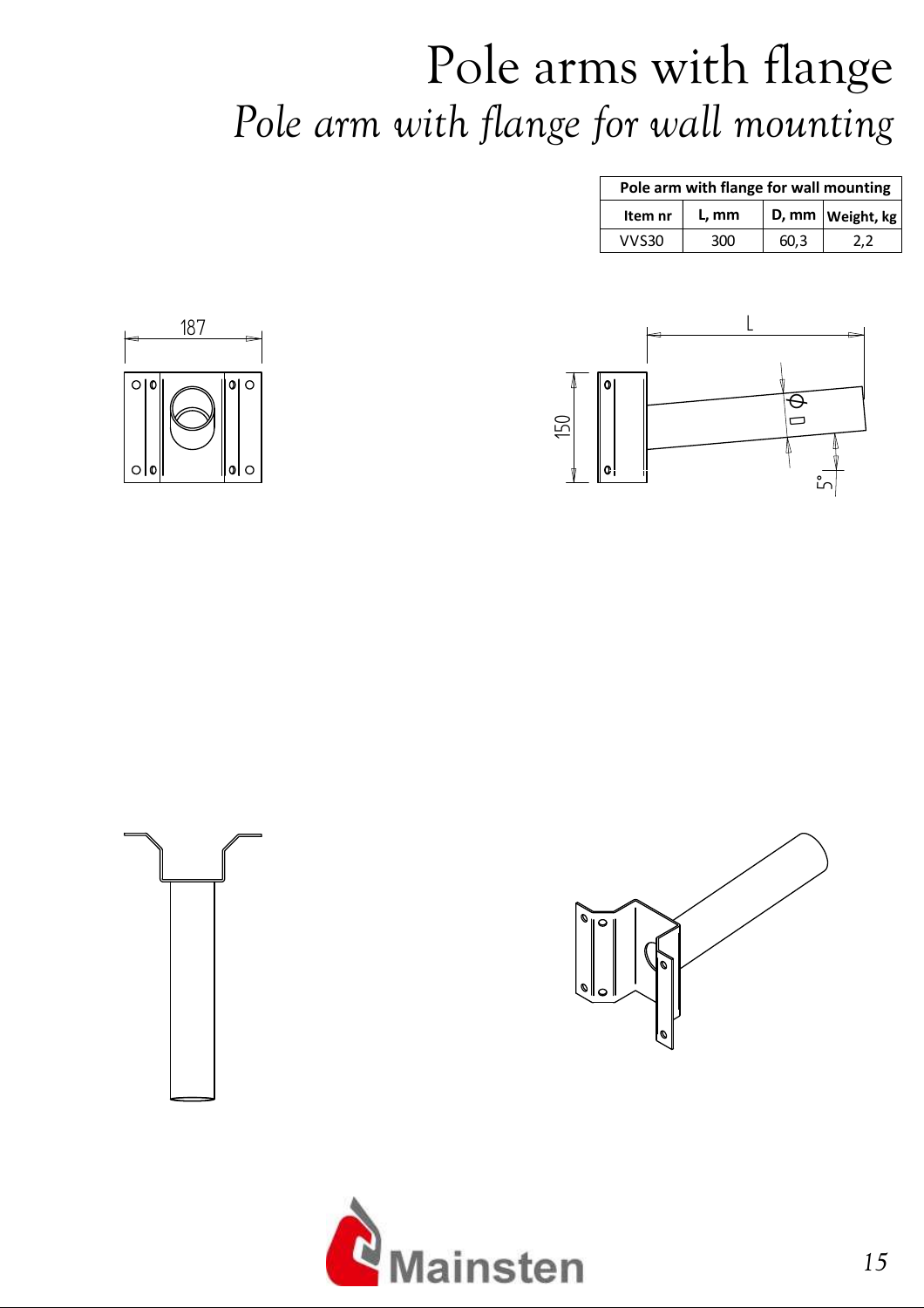#### Cross arms







| Cross arms |       |       |       |       |                |            |  |
|------------|-------|-------|-------|-------|----------------|------------|--|
| Item nr    | H, mm | L, mm | D, mm | h, mm | light units    | Weight, kg |  |
| TR601506   | 1500  | 600   | 60,3  | 300   | 2              | 14,7       |  |
| TR601512   | 1500  | 1200  | 60,3  | 300   | 4              | 18,5       |  |
| TR601515   | 1500  | 1500  | 60,3  | 480   | 5              | 20         |  |
| TR761506   | 1500  | 600   | 76,1  | 480   | $\mathfrak z$  | 19,5       |  |
| TR761512   | 1500  | 1200  | 76,1  | 480   | 4              | 23,3       |  |
|            |       |       |       |       |                |            |  |
| TR761515   | 1500  | 1500  | 76,1  | 480   | 5              | 24,8       |  |
| TR891506   | 1500  | 600   | 76,1  | 480   | $\overline{2}$ | 23,3       |  |
| TR891512   | 1500  | 1200  | 76,1  | 480   | 4              | 24,8       |  |
| TR891515   | 1500  | 1500  | 76,1  | 480   | 5              | 19,5       |  |

OOO°OO°D@**&@Jer@a**POO°HOHOHOHOHOO°HaHOHOHOH H-HOHOHO**@PAOP@HOOP**ADO°HOHOHQHaO°

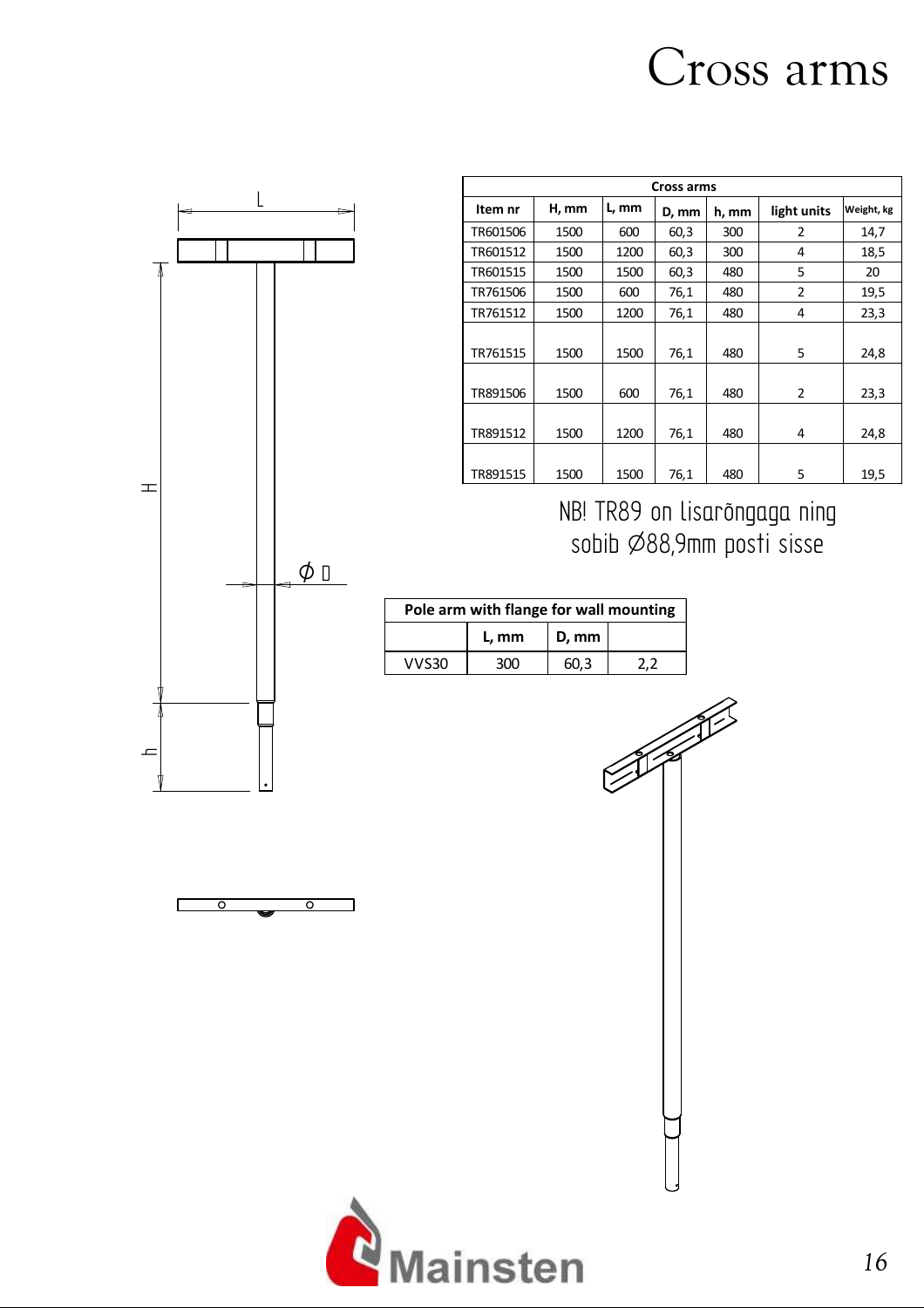# Piksevardad



| <b>Piksevarras</b> |       |       |       |          |  |  |
|--------------------|-------|-------|-------|----------|--|--|
| Tähis              | H, mm | D, mm | h, mm | mass, kg |  |  |
| <b>PV35</b>        | 3500  | 60,3  | 480   | 12,5     |  |  |
| <b>PV45</b>        | 4500  | 60,3  | 480   | 16,7     |  |  |
| <b>PV55</b>        | 5500  | 60,3  | 180 L | 20.9     |  |  |

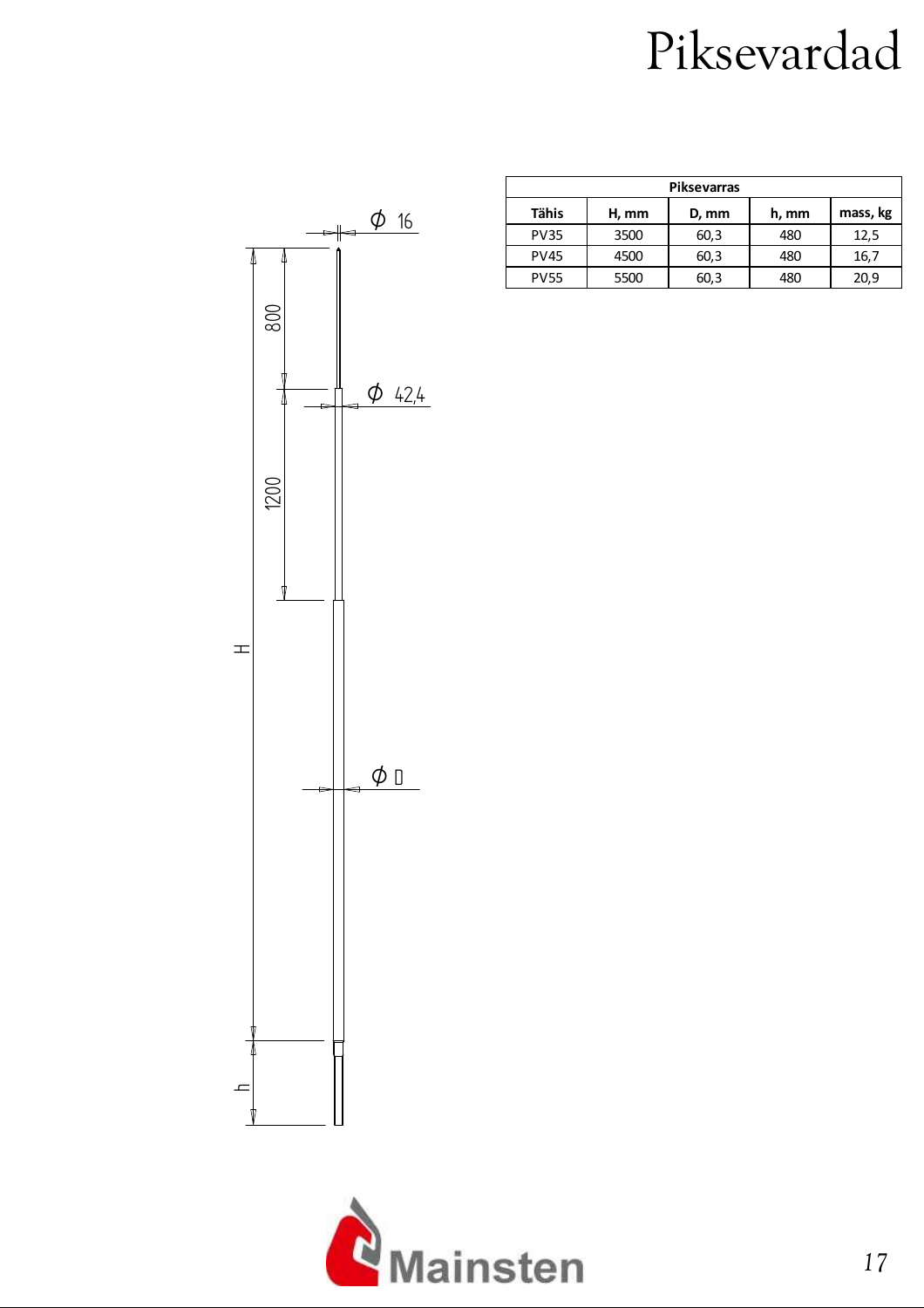# Astmeline valgustipost

| <b>Astmeline valgustipost</b> |       |       |          |  |  |  |  |
|-------------------------------|-------|-------|----------|--|--|--|--|
| <b>Tähis</b>                  | H, mm | h, mm | mass, kg |  |  |  |  |
| SP3510860                     | 3500  | 1500  | 19,9     |  |  |  |  |
| SP4510860                     | 4500  | 1500  | 24       |  |  |  |  |
| SP5510860                     | 5500  | 2000  | 29,9     |  |  |  |  |
| SP6510860                     | 6500  | 2000  | 34       |  |  |  |  |



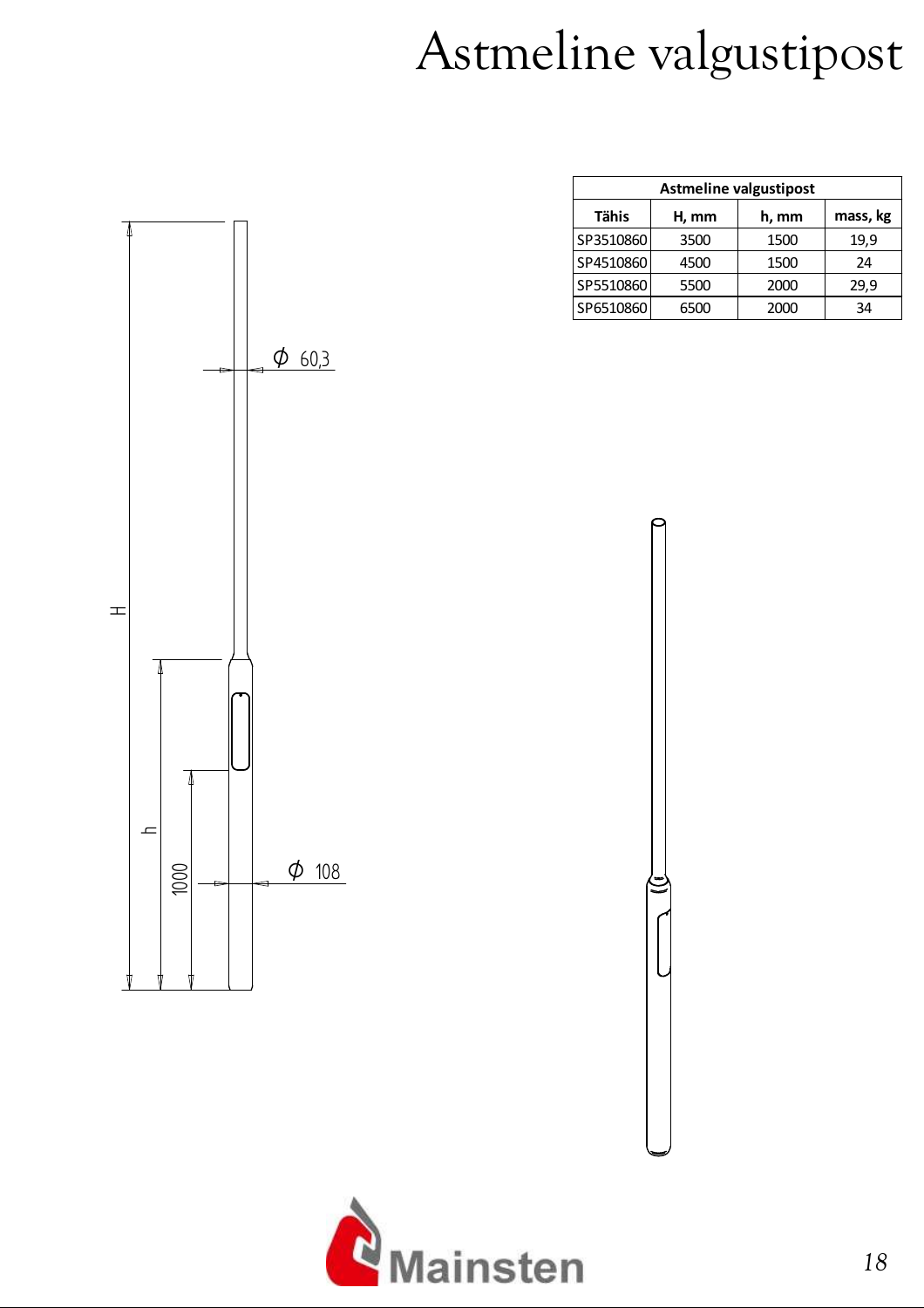## Astmeline valgustipost *Kinnitusflansiga*

| Kinnitusflansiga valgustipost |       |       |          |  |  |
|-------------------------------|-------|-------|----------|--|--|
| <b>Tähis</b>                  | H, mm | h, mm | mass, kg |  |  |
| FSP3010860                    | 3000  | 1000  | 22,4     |  |  |
| FSP4010860                    | 4000  | 1000  | 26,5     |  |  |
| FSP5010860                    | 5000  | 1500  | 32,4     |  |  |
| FSP6010860                    | റെറ   | 1500  | 36,5     |  |  |









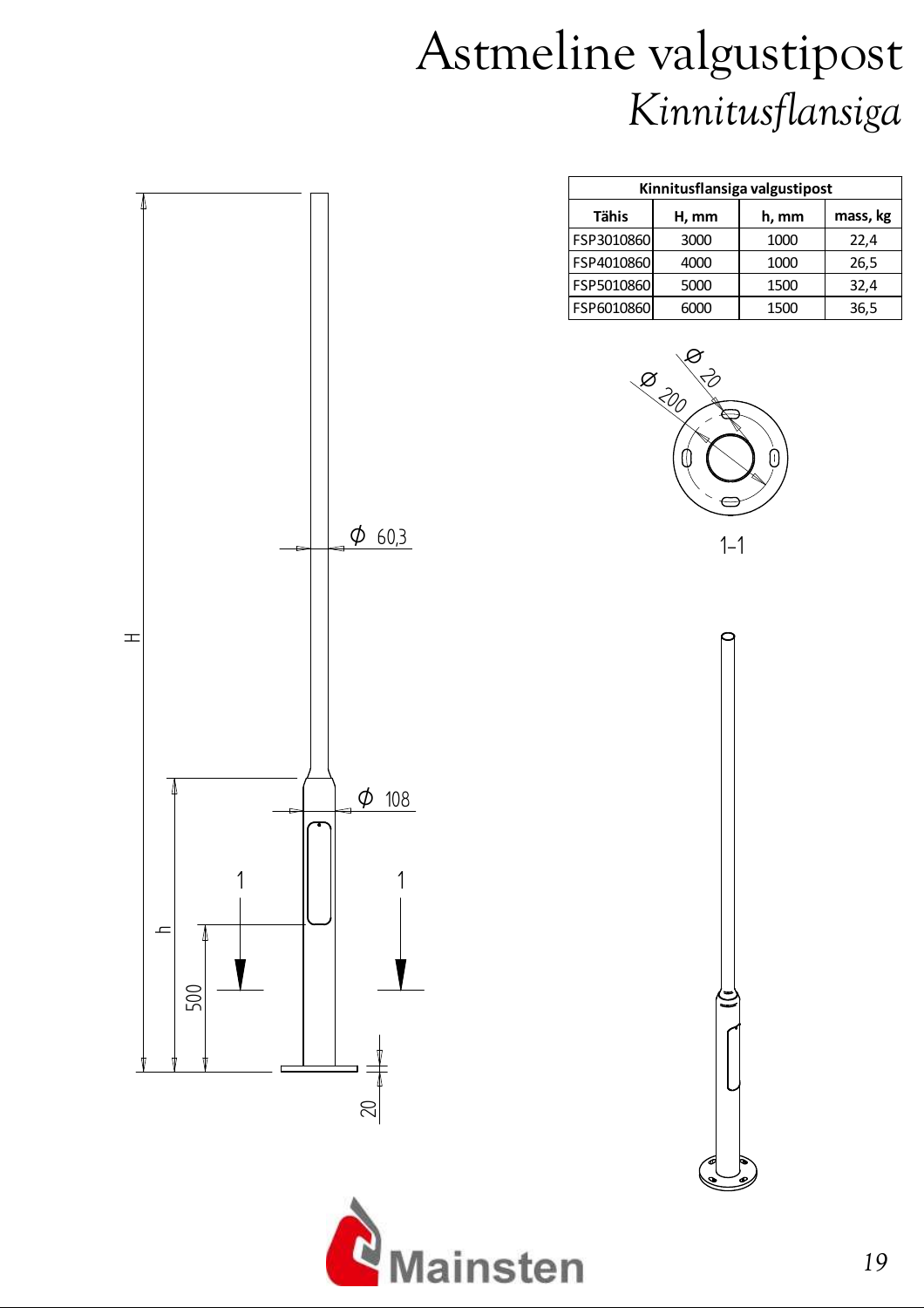# Fooripost



| Fooripost    |       |       |                |       |          |  |  |
|--------------|-------|-------|----------------|-------|----------|--|--|
|              |       |       | teenindus-     |       |          |  |  |
| <b>Tähis</b> | H, mm | D, mm | luuke, tk      | h, mm | mass, kg |  |  |
| FP45108-1    | 4500  | 108   | 1              |       | 35,9     |  |  |
| FP45108-2    | 4500  | 108   | 2              | 1200  | 35,9     |  |  |
| FP55108-1    | 5500  | 108   | 1              |       | 43,7     |  |  |
|              |       |       |                |       |          |  |  |
| FP55108-2    | 5500  | 108   | 2              | 1200  | 43,7     |  |  |
| FP65108-1    | 6500  | 108   | 1              |       | 51,4     |  |  |
| FP65108-2    | 6500  | 108   | $\overline{2}$ | 1200  | 51,4     |  |  |

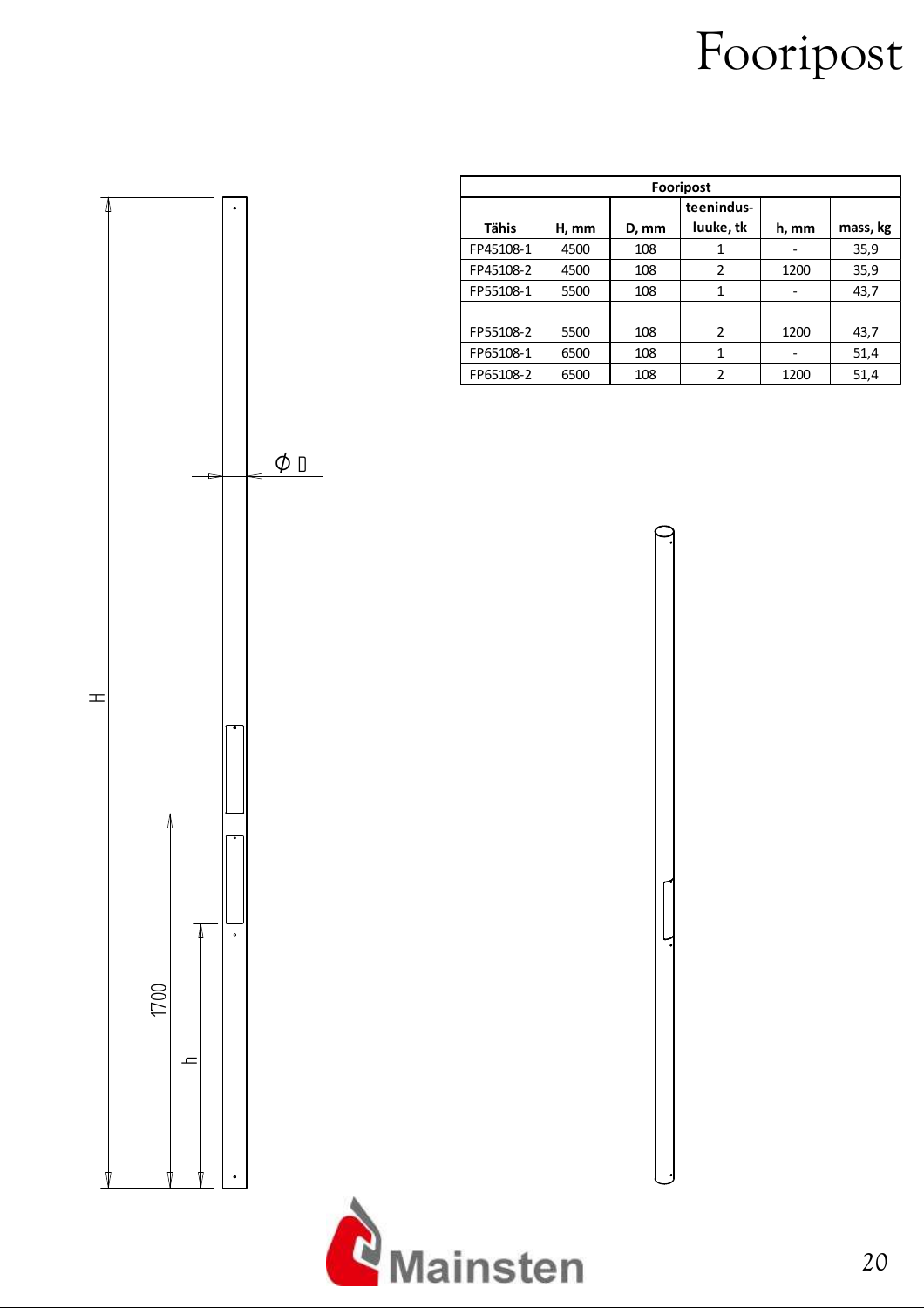## Fooripost *Üleminekuga valgustipostile*



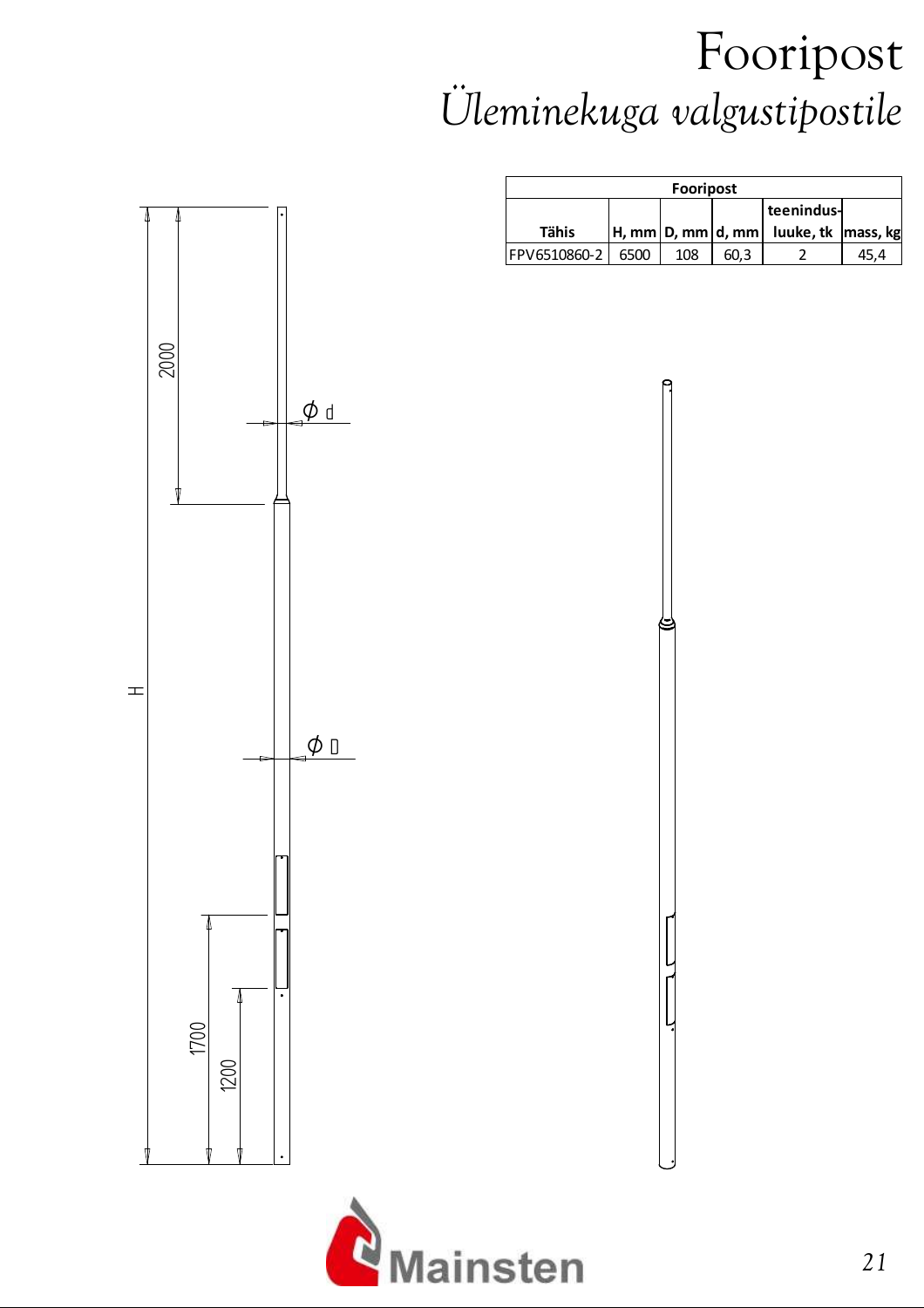#### **Lisainfo**

- Kõik kataloogis väljatoodud tooted on kuumtsingitud vastavalt standardile ISO1461
- Soovi korral saab tooted lisaks pulbervärvida RAL-kataloogi numeratsiooni alusel
- Erilahenduste korral võta ühendust müügiagendiga